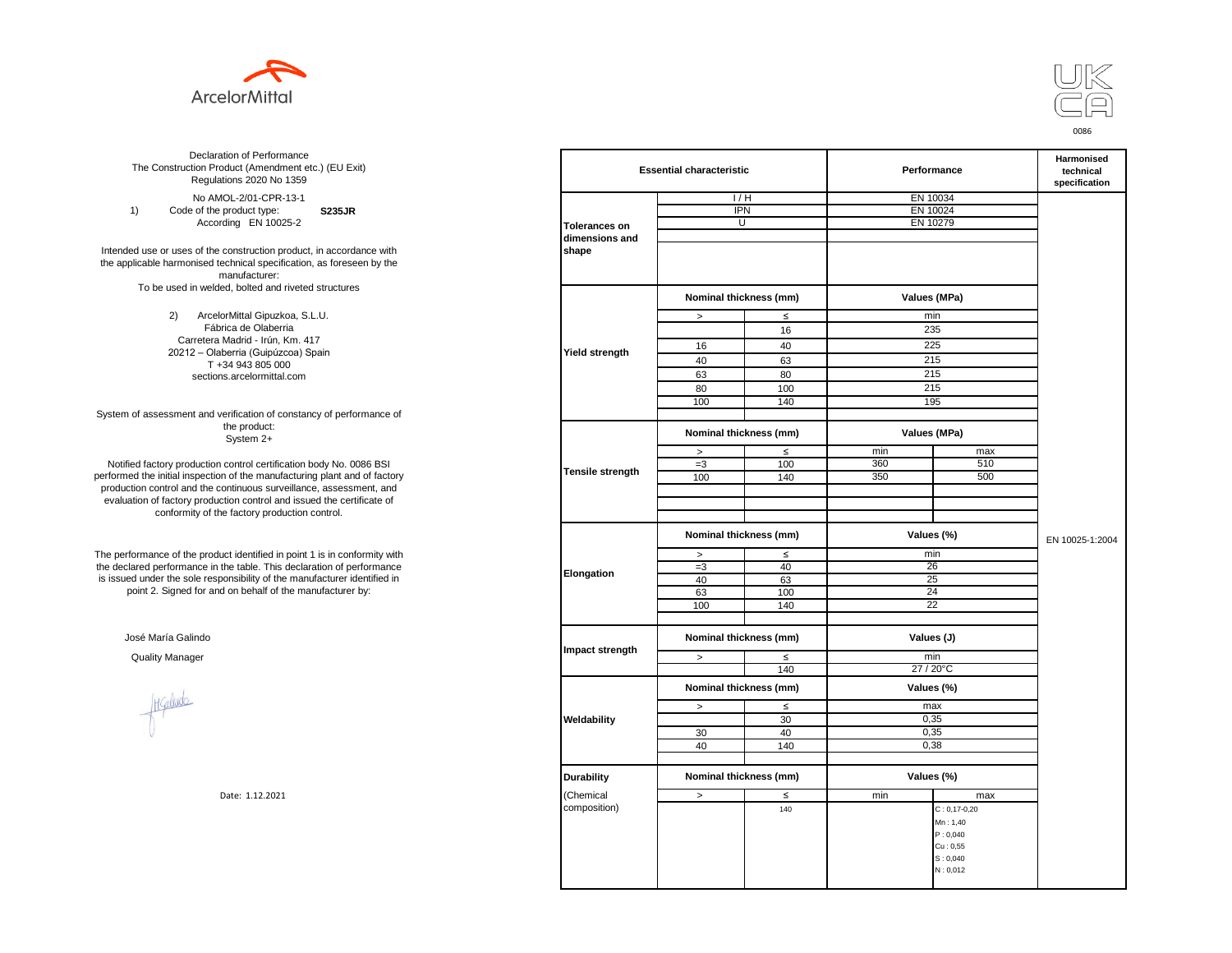



**S235J0** No AMOL-2/02-CPR-13-1 1) Code of the product type: According EN 10025-2

Intended use or uses of the construction product, in accordance with the applicable harmonised technical specification, as foreseen by the manufacturer: To be used in welded, bolted and riveted structures

> 2) ArcelorMittal Gipuzkoa, S.L.U. Fábrica de Olaberria Carretera Madrid - Irún, Km. 417 20212 – Olaberria (Guipúzcoa) Spain T +34 943 805 000 sections.arcelormittal.com

System of assessment and verification of constancy of performance of the product: System 2+

Notified factory production control certification body No. 0086 BSI performed the initial inspection of the manufacturing plant and of factory production control and the continuous surveillance, assessment, and evaluation of factory production control and issued the certificate of conformity of the factory production control.

The performance of the product identified in point 1 is in conformity with the declared performance in the table. This declaration of performance is issued under the sole responsibility of the manufacturer identified in point 2. Signed for and on behalf of the manufacturer by:

José María Galindo

Healudo

| ation of Performance<br>oduct (Amendment etc.) (EU Exit)<br>ations 2020 No 1359 |                      | <b>Essential characteristic</b> |        |            | Performance     |                 |  |
|---------------------------------------------------------------------------------|----------------------|---------------------------------|--------|------------|-----------------|-----------------|--|
| 10L-2/02-CPR-13-1                                                               |                      | 1/H                             |        |            | EN 10034        |                 |  |
| product type:<br>S235J0                                                         |                      | <b>IPN</b>                      |        | EN 10024   |                 |                 |  |
| rding EN 10025-2                                                                | <b>Tolerances on</b> | $\overline{U}$                  |        |            | EN 10279        |                 |  |
|                                                                                 | dimensions and       |                                 |        |            |                 |                 |  |
| construction product, in accordance with                                        | shape                |                                 |        |            |                 |                 |  |
| echnical specification, as foreseen by the                                      |                      |                                 |        |            |                 |                 |  |
| manufacturer:                                                                   |                      |                                 |        |            |                 |                 |  |
| ed, bolted and riveted structures                                               |                      |                                 |        |            |                 |                 |  |
|                                                                                 |                      | Nominal thickness (mm)          |        |            | Values (MPa)    |                 |  |
|                                                                                 |                      |                                 |        |            |                 |                 |  |
| orMittal Gipuzkoa, S.L.U.<br>rica de Olaberria                                  |                      | $\, >$                          | $\leq$ |            | min             |                 |  |
| Madrid - Irún, Km. 417                                                          |                      |                                 | 16     |            | 235             |                 |  |
| berria (Guipúzcoa) Spain                                                        | Yield strength       | 16                              | 40     |            | 225             |                 |  |
| -34 943 805 000                                                                 |                      | 40                              | 63     | 215        |                 |                 |  |
| ns.arcelormittal.com                                                            |                      | 63                              | 80     |            | 215             |                 |  |
|                                                                                 |                      | 80                              | 100    |            | 215             |                 |  |
|                                                                                 |                      |                                 |        |            | 195             |                 |  |
|                                                                                 |                      | 100                             | 140    |            |                 |                 |  |
| verification of constancy of performance of<br>the product:                     |                      | Nominal thickness (mm)          |        |            | Values (MPa)    |                 |  |
| System 2+                                                                       |                      |                                 |        |            |                 |                 |  |
|                                                                                 |                      | $\, >$                          | $\leq$ | min        | max             |                 |  |
| control certification body No. 0086 BSI                                         | Tensile strength     | $=3$                            | 100    | 360        | 510             |                 |  |
| in of the manufacturing plant and of factory                                    |                      | 100                             | 140    | 350        | 500             |                 |  |
| ontinuous surveillance, assessment, and                                         |                      |                                 |        |            |                 |                 |  |
| ction control and issued the certificate of                                     |                      |                                 |        |            |                 |                 |  |
| e factory production control.                                                   |                      |                                 |        |            |                 |                 |  |
|                                                                                 |                      | Nominal thickness (mm)          |        |            | Values (%)      | EN 10025-1:2004 |  |
| uct identified in point 1 is in conformity with                                 |                      | $\, >$                          | $\leq$ | min        |                 |                 |  |
| the table. This declaration of performance                                      | Elongation           | $=3$                            | 40     | 26         |                 |                 |  |
| ponsibility of the manufacturer identified in                                   |                      | 40                              | 63     | 25         |                 |                 |  |
| d on behalf of the manufacturer by:                                             |                      | 63                              | 100    |            | 24              |                 |  |
|                                                                                 |                      | 100                             | 140    |            | $\overline{22}$ |                 |  |
|                                                                                 |                      |                                 |        |            |                 |                 |  |
|                                                                                 |                      | Nominal thickness (mm)          |        | Values (J) |                 |                 |  |
|                                                                                 | Impact strength      | $\geq$                          | $\leq$ | min        |                 |                 |  |
|                                                                                 |                      |                                 | 140    |            | 27 / 0°C        |                 |  |
|                                                                                 |                      |                                 |        |            |                 |                 |  |
|                                                                                 |                      | Nominal thickness (mm)          |        |            | Values (%)      |                 |  |
|                                                                                 |                      | $\,>$                           | $\leq$ | max        |                 |                 |  |
|                                                                                 | Weldability          |                                 | 30     | 0,35       |                 |                 |  |
|                                                                                 |                      | 30                              | 40     |            | 0,35            |                 |  |
|                                                                                 |                      | 40                              | 140    |            | 0,38            |                 |  |
|                                                                                 |                      |                                 |        |            |                 |                 |  |
|                                                                                 |                      |                                 |        |            |                 |                 |  |
|                                                                                 | <b>Durability</b>    | Nominal thickness (mm)          |        |            | Values (%)      |                 |  |
| Date: 1.12.2021                                                                 | Chemical             | $\, > \,$                       | $\leq$ | min        | max             |                 |  |
|                                                                                 | composition)         |                                 | 140    |            | C: 0, 17        |                 |  |
|                                                                                 |                      |                                 |        |            | Mn: 1,40        |                 |  |
|                                                                                 |                      |                                 |        |            | P: 0,035        |                 |  |
|                                                                                 |                      |                                 |        |            | Cu: 0,55        |                 |  |
|                                                                                 |                      |                                 |        |            | S: 0,035        |                 |  |
|                                                                                 |                      |                                 |        |            | N: 0,012        |                 |  |
|                                                                                 |                      |                                 |        |            |                 |                 |  |
|                                                                                 |                      |                                 |        |            |                 |                 |  |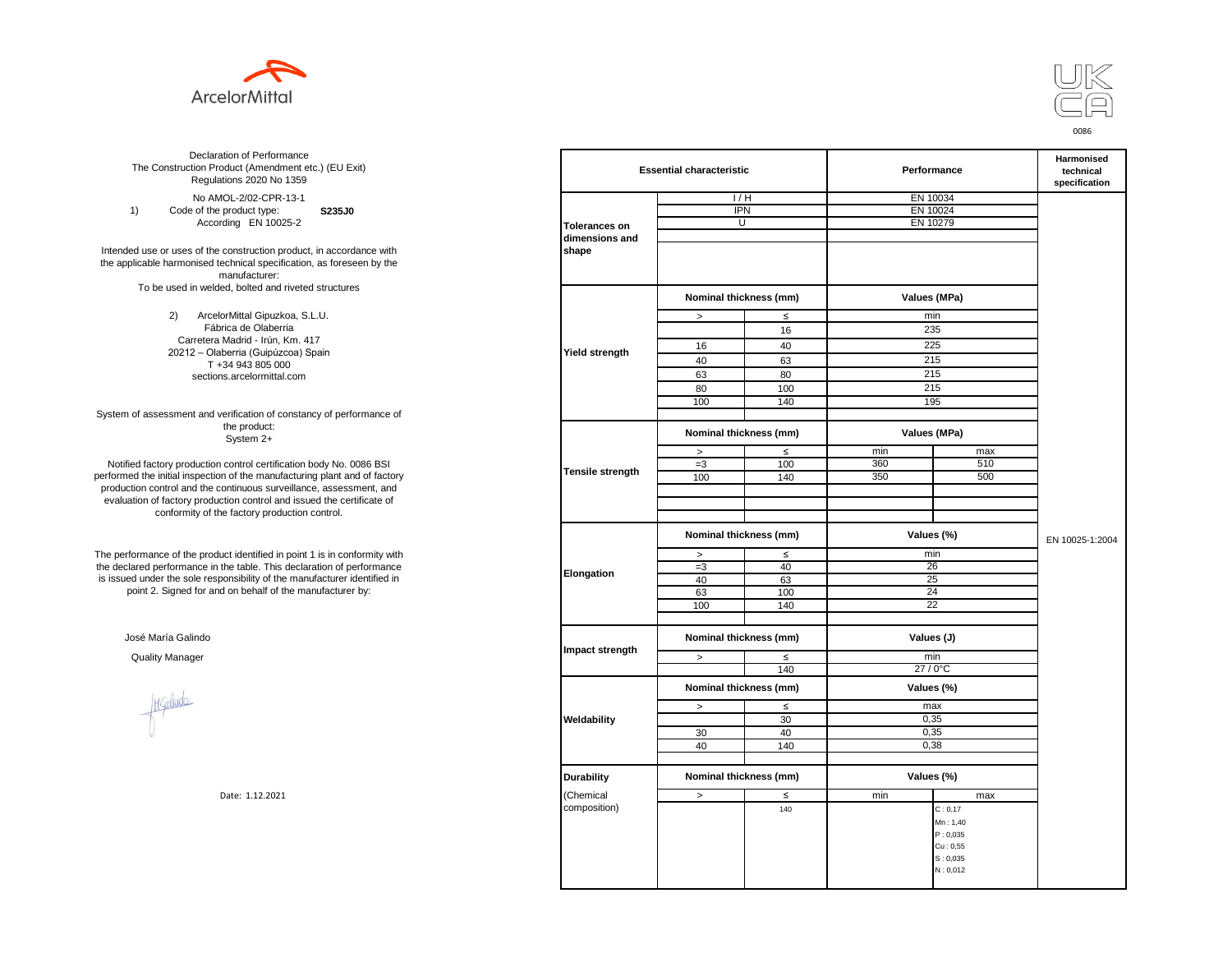



**S235J2** No AMOL-2/03-CPR-13-1 1) Code of the product type: According EN 10025-2

Intended use or uses of the construction product, in accordance with the applicable harmonised technical specification, as foreseen by the manufacturer: To be used in welded, bolted and riveted structures

> 2) ArcelorMittal Gipuzkoa, S.L.U. Fábrica de Olaberria Carretera Madrid - Irún, Km. 417 20212 – Olaberria (Guipúzcoa) Spain T +34 943 805 000 sections.arcelormittal.com

System of assessment and verification of constancy of performance of the product: System 2+

Notified factory production control certification body No. 0086 BSI performed the initial inspection of the manufacturing plant and of factory production control and the continuous surveillance, assessment, and evaluation of factory production control and issued the certificate of conformity of the factory production control.

The performance of the product identified in point 1 is in conformity with the declared performance in the table. This declaration of performance is issued under the sole responsibility of the manufacturer identified in point 2. Signed for and on behalf of the manufacturer by:

José María Galindo

Haludo

| ation of Performance<br>oduct (Amendment etc.) (EU Exit)<br>ations 2020 No 1359 |                         | <b>Essential characteristic</b> |        |              | Performance          | Harmonised<br>technical<br>specification |
|---------------------------------------------------------------------------------|-------------------------|---------------------------------|--------|--------------|----------------------|------------------------------------------|
| 10L-2/03-CPR-13-1                                                               |                         | 1/H                             |        | EN 10034     |                      |                                          |
| product type:<br>S235J2                                                         |                         | <b>IPN</b>                      |        | EN 10024     |                      |                                          |
| rding EN 10025-2                                                                | <b>Tolerances on</b>    | $\overline{U}$                  |        | EN 10279     |                      |                                          |
|                                                                                 | dimensions and          |                                 |        |              |                      |                                          |
| construction product, in accordance with                                        | shape                   |                                 |        |              |                      |                                          |
| echnical specification, as foreseen by the                                      |                         |                                 |        |              |                      |                                          |
| manufacturer:                                                                   |                         |                                 |        |              |                      |                                          |
| ed, bolted and riveted structures                                               |                         |                                 |        |              |                      |                                          |
|                                                                                 |                         | Nominal thickness (mm)          |        | Values (MPa) |                      |                                          |
|                                                                                 |                         |                                 |        |              |                      |                                          |
| orMittal Gipuzkoa, S.L.U.<br>rica de Olaberria                                  |                         | $\,>\,$                         | $\leq$ | min          | 235                  |                                          |
| Madrid - Irún, Km. 417                                                          |                         |                                 | 16     |              |                      |                                          |
| berria (Guipúzcoa) Spain                                                        | <b>Yield strength</b>   | 16                              | 40     |              | 225                  |                                          |
| -34 943 805 000                                                                 |                         | 40                              | 63     |              | 215                  |                                          |
| ns.arcelormittal.com                                                            |                         | 63                              | 80     |              | 215                  |                                          |
|                                                                                 |                         | 80                              | 100    |              | 215                  |                                          |
|                                                                                 |                         | 100                             | 140    |              | 195                  |                                          |
|                                                                                 |                         |                                 |        |              |                      |                                          |
| verification of constancy of performance of<br>the product:<br>System 2+        |                         | Nominal thickness (mm)          |        |              | Values (MPa)         |                                          |
|                                                                                 |                         | $\, >$                          | $\leq$ | min          | max                  |                                          |
| control certification body No. 0086 BSI                                         |                         | $=3$                            | 100    | 360          | 510                  |                                          |
| in of the manufacturing plant and of factory                                    | <b>Tensile strength</b> |                                 |        |              | 500                  |                                          |
| ontinuous surveillance, assessment, and                                         |                         | 100                             | 140    | 350          |                      |                                          |
| ction control and issued the certificate of                                     |                         |                                 |        |              |                      |                                          |
| e factory production control.                                                   |                         |                                 |        |              |                      |                                          |
|                                                                                 |                         |                                 |        |              |                      |                                          |
|                                                                                 |                         | Nominal thickness (mm)          |        | Values (%)   |                      | EN 10025-1:2004                          |
| uct identified in point 1 is in conformity with                                 |                         | $\,>$                           | $\leq$ | min          |                      |                                          |
| the table. This declaration of performance                                      | Elongation              | $=3$                            | 40     |              | 26                   |                                          |
| ponsibility of the manufacturer identified in                                   |                         | 40                              | 63     |              | 25                   |                                          |
| d on behalf of the manufacturer by:                                             |                         | 63                              | 100    |              | 24                   |                                          |
|                                                                                 |                         | 100                             | 140    |              | $\overline{22}$      |                                          |
|                                                                                 |                         |                                 |        |              |                      |                                          |
|                                                                                 |                         | Nominal thickness (mm)          |        | Values (J)   |                      |                                          |
|                                                                                 | Impact strength         |                                 |        |              |                      |                                          |
|                                                                                 |                         | $\, >$                          | $\leq$ |              | min                  |                                          |
|                                                                                 |                         |                                 | 140    |              | 27 / -20°C           |                                          |
|                                                                                 |                         | Nominal thickness (mm)          |        | Values (%)   |                      |                                          |
|                                                                                 |                         |                                 |        |              |                      |                                          |
|                                                                                 |                         | $\, >$                          | $\leq$ | max          |                      |                                          |
|                                                                                 | Weldability             |                                 | 30     | 0,35         |                      |                                          |
|                                                                                 |                         | 30                              | 40     | 0,35         |                      |                                          |
|                                                                                 |                         | 40                              | 140    |              | 0,38                 |                                          |
|                                                                                 |                         |                                 |        |              |                      |                                          |
|                                                                                 | <b>Durability</b>       | Nominal thickness (mm)          |        | Values (%)   |                      |                                          |
| Date: 1.12.2021                                                                 | (Chemical               | $\, >$                          | $\leq$ | min          | max                  |                                          |
|                                                                                 | composition)            |                                 | 140    |              | C: 0, 17             |                                          |
|                                                                                 |                         |                                 |        |              |                      |                                          |
|                                                                                 |                         |                                 |        |              | Mn: 1,40             |                                          |
|                                                                                 |                         |                                 |        |              | P: 0,030<br>Cu: 0,55 |                                          |
|                                                                                 |                         |                                 |        |              | S: 0,030             |                                          |
|                                                                                 |                         |                                 |        |              |                      |                                          |
|                                                                                 |                         |                                 |        |              |                      |                                          |
|                                                                                 |                         |                                 |        |              |                      |                                          |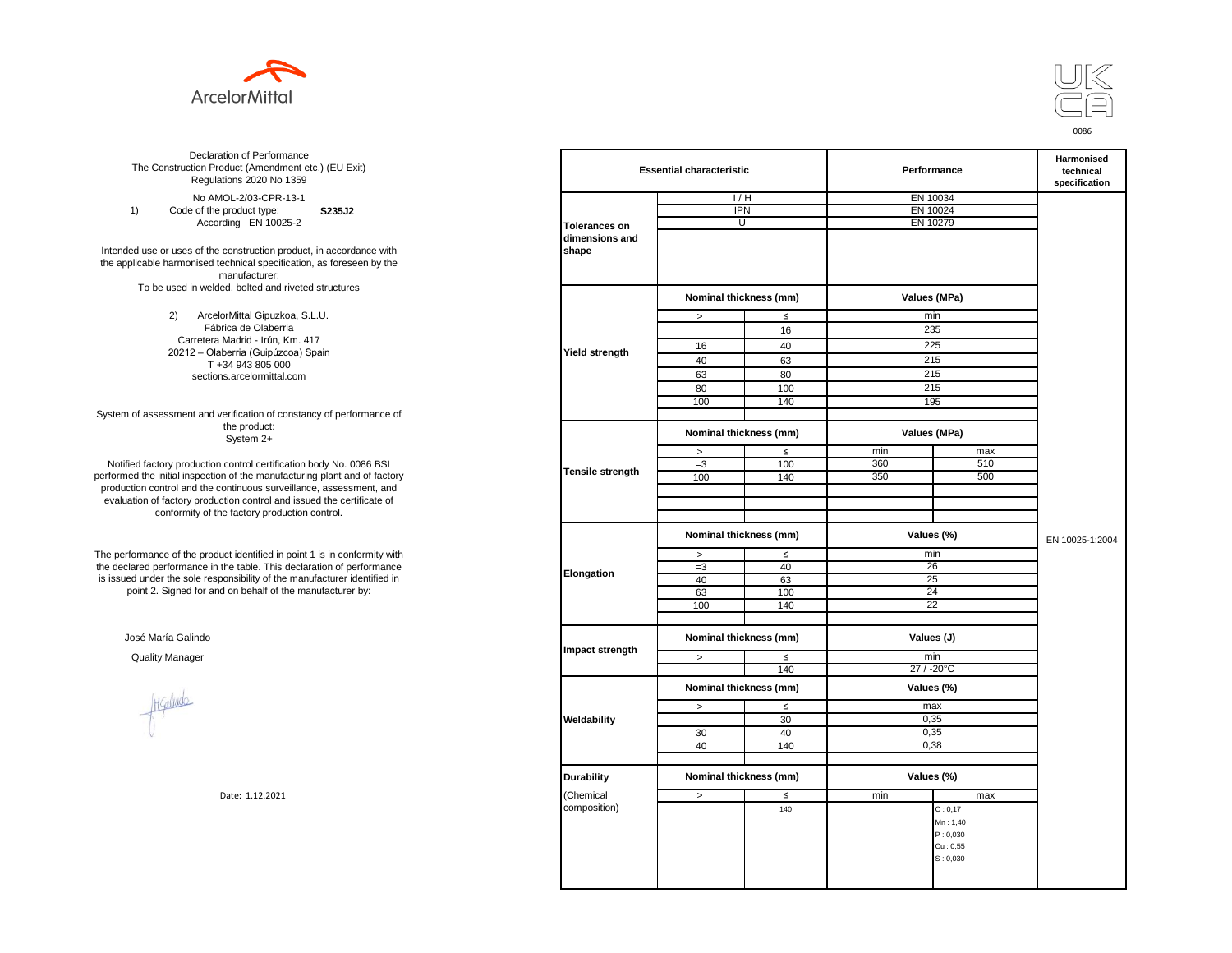



**S275JR** No AMOL-2/04-CPR-13-1 1) Code of the product type: According EN 10025-2

Intended use or uses of the construction product, in accordance with the applicable harmonised technical specification, as foreseen by the manufacturer: To be used in welded, bolted and riveted structures

> 2) ArcelorMittal Gipuzkoa, S.L.U. Fábrica de Olaberria Carretera Madrid - Irún, Km. 417 20212 – Olaberria (Guipúzcoa) Spain T +34 943 805 000 sections.arcelormittal.com

System of assessment and verification of constancy of performance of the product: System 2+

Notified factory production control certification body No. 0086 BSI performed the initial inspection of the manufacturing plant and of factory production control and the continuous surveillance, assessment, and evaluation of factory production control and issued the certificate of conformity of the factory production control.

The performance of the product identified in point 1 is in conformity with the declared performance in the table. This declaration of performance is issued under the sole responsibility of the manufacturer identified in point 2. Signed for and on behalf of the manufacturer by:

José María Galindo

Healudo

| ation of Performance<br>oduct (Amendment etc.) (EU Exit)<br>ations 2020 No 1359 | <b>Essential characteristic</b> |                        |                                      | Performance | Harmonised<br>technical<br>specification |                 |
|---------------------------------------------------------------------------------|---------------------------------|------------------------|--------------------------------------|-------------|------------------------------------------|-----------------|
| 10L-2/04-CPR-13-1                                                               |                                 | 1/H                    |                                      | EN 10034    |                                          |                 |
| product type:<br><b>S275JR</b>                                                  |                                 | <b>IPN</b>             |                                      | EN 10024    |                                          |                 |
| rding EN 10025-2                                                                | <b>Tolerances on</b>            | $\overline{U}$         |                                      |             | EN 10279                                 |                 |
|                                                                                 | dimensions and                  |                        |                                      |             |                                          |                 |
| construction product, in accordance with                                        | shape                           |                        |                                      |             |                                          |                 |
| echnical specification, as foreseen by the                                      |                                 |                        |                                      |             |                                          |                 |
| manufacturer:                                                                   |                                 |                        |                                      |             |                                          |                 |
| ed, bolted and riveted structures                                               |                                 |                        |                                      |             |                                          |                 |
|                                                                                 |                                 | Nominal thickness (mm) |                                      |             | Values (MPa)                             |                 |
|                                                                                 |                                 |                        |                                      |             |                                          |                 |
| orMittal Gipuzkoa, S.L.U.<br>rica de Olaberria                                  |                                 | $\, >$                 | $\leq$                               | min         |                                          |                 |
| Madrid - Irún, Km. 417                                                          |                                 |                        | 16                                   | 275         |                                          |                 |
| berria (Guipúzcoa) Spain                                                        |                                 | 16                     | 40                                   | 265         |                                          |                 |
| -34 943 805 000                                                                 | Yield strength                  | 40                     | 63                                   | 255         |                                          |                 |
| ns.arcelormittal.com                                                            |                                 | 63                     | 80                                   | 245         |                                          |                 |
|                                                                                 |                                 | 80                     | 100                                  |             | 235                                      |                 |
|                                                                                 |                                 |                        |                                      | 225         |                                          |                 |
|                                                                                 |                                 | 100                    | 140                                  |             |                                          |                 |
| verification of constancy of performance of<br>the product:<br>System 2+        |                                 | Nominal thickness (mm) |                                      |             | Values (MPa)                             |                 |
|                                                                                 |                                 |                        | $\leq$                               | min         | max                                      |                 |
| control certification body No. 0086 BSI                                         |                                 | $\, >$                 |                                      | 410         | 560                                      |                 |
| in of the manufacturing plant and of factory                                    | Tensile strength                | $=3$                   | 100                                  |             | 540                                      |                 |
| ontinuous surveillance, assessment, and                                         |                                 | 100                    | 140                                  | 400         |                                          |                 |
| ction control and issued the certificate of                                     |                                 |                        |                                      |             |                                          |                 |
| e factory production control.                                                   |                                 |                        |                                      |             |                                          |                 |
|                                                                                 |                                 |                        |                                      |             |                                          |                 |
|                                                                                 |                                 | Nominal thickness (mm) |                                      | Values (%)  |                                          | EN 10025-1:2004 |
| uct identified in point 1 is in conformity with                                 | Elongation                      | $\, >$                 | $\leq$                               | min         |                                          |                 |
| the table. This declaration of performance                                      |                                 | $=3$                   | 40                                   | 23          |                                          |                 |
| ponsibility of the manufacturer identified in                                   |                                 | 40                     | 63                                   |             | 22                                       |                 |
| d on behalf of the manufacturer by:                                             |                                 | 63                     | 100                                  | 21          |                                          |                 |
|                                                                                 |                                 | 100                    | 140                                  |             | 19                                       |                 |
|                                                                                 |                                 |                        |                                      |             |                                          |                 |
|                                                                                 |                                 |                        | Nominal thickness (mm)<br>Values (J) |             |                                          |                 |
|                                                                                 | Impact strength                 | $\geq$                 | $\leq$                               | min         |                                          |                 |
|                                                                                 |                                 |                        | 140                                  |             | 27 / 20°C                                |                 |
|                                                                                 |                                 | Nominal thickness (mm) |                                      |             | Values (%)                               |                 |
|                                                                                 |                                 |                        |                                      |             |                                          |                 |
|                                                                                 |                                 | $\,>$                  | $\leq$                               | max         |                                          |                 |
|                                                                                 | Weldability                     |                        | 30                                   | 0,40        |                                          |                 |
|                                                                                 |                                 | 30                     | 40                                   |             | 0,40                                     |                 |
|                                                                                 |                                 | 40                     | 140                                  |             | 0,42                                     |                 |
|                                                                                 |                                 |                        |                                      |             |                                          |                 |
|                                                                                 | <b>Durability</b>               | Nominal thickness (mm) |                                      | Values (%)  |                                          |                 |
|                                                                                 |                                 |                        |                                      |             |                                          |                 |
| Date: 1.12.2021                                                                 | Chemical                        | $\, > \,$              | $\leq$                               | min         | max                                      |                 |
|                                                                                 | composition)                    |                        | 140                                  |             | $C: 0, 21 - 0, 22$                       |                 |
|                                                                                 |                                 |                        |                                      |             | Mn: 1,50                                 |                 |
|                                                                                 |                                 |                        |                                      |             | P: 0,040                                 |                 |
|                                                                                 |                                 |                        |                                      |             | Cu: 0,55                                 |                 |
|                                                                                 |                                 |                        |                                      |             | S: 0,040                                 |                 |
|                                                                                 |                                 |                        |                                      |             | N: 0,012                                 |                 |
|                                                                                 |                                 |                        |                                      |             |                                          |                 |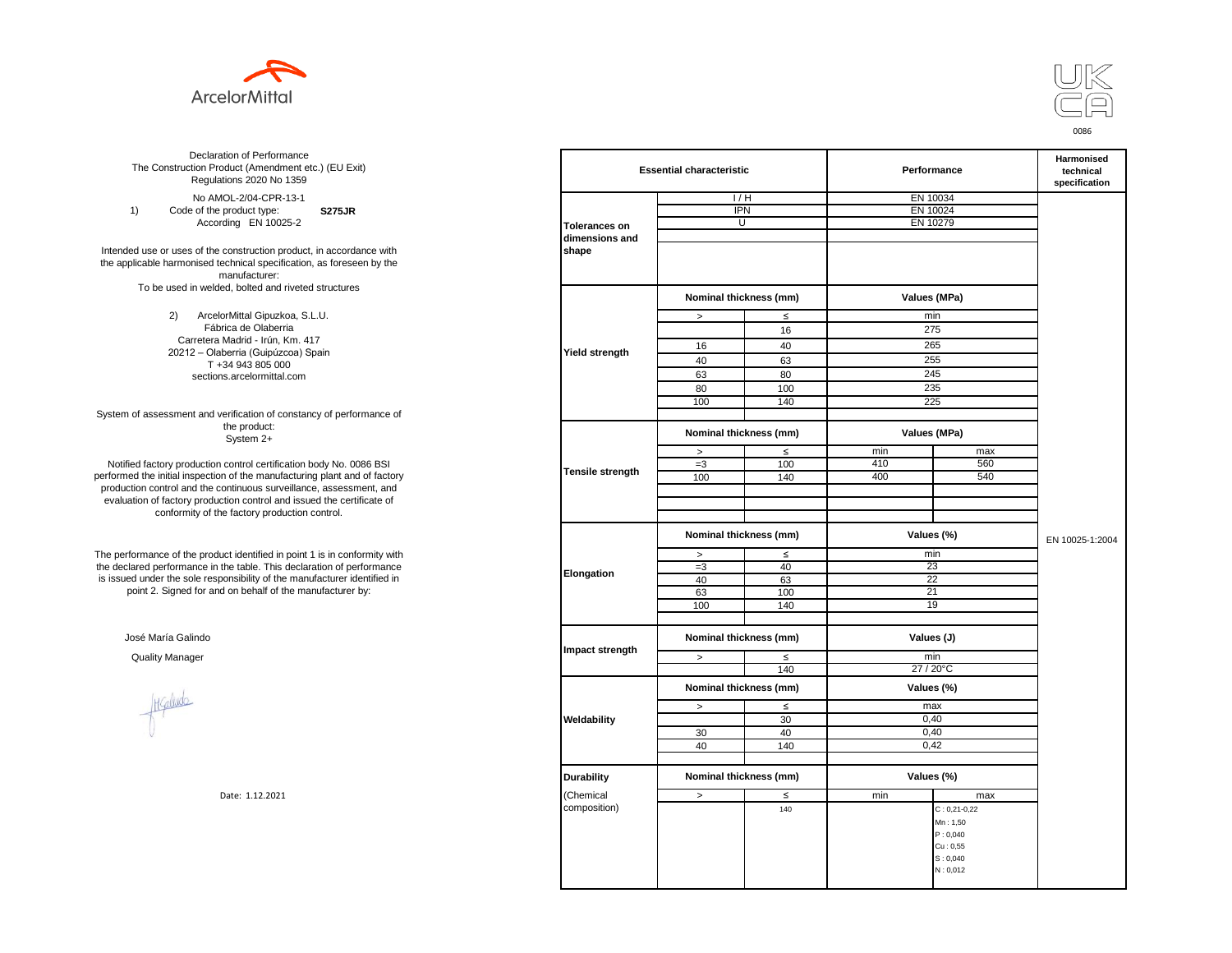



**S275J0**  No AMOL-2/05-CPR-13-1 1) Code of the product type: According EN 10025-2

Intended use or uses of the construction product, in accordance with the applicable harmonised technical specification, as foreseen by the manufacturer: To be used in welded, bolted and riveted structures

> 2) ArcelorMittal Gipuzkoa, S.L.U. Fábrica de Olaberria Carretera Madrid - Irún, Km. 417 20212 – Olaberria (Guipúzcoa) Spain T +34 943 805 000 sections.arcelormittal.com

System of assessment and verification of constancy of performance of the product: System 2+

Notified factory production control certification body No. 0086 BSI performed the initial inspection of the manufacturing plant and of factory production control and the continuous surveillance, assessment, and evaluation of factory production control and issued the certificate of conformity of the factory production control.

The performance of the product identified in point 1 is in conformity with the declared performance in the table. This declaration of performance is issued under the sole responsibility of the manufacturer identified in point 2. Signed for and on behalf of the manufacturer by:

José María Galindo

Healudo

| ation of Performance<br>oduct (Amendment etc.) (EU Exit)<br>ations 2020 No 1359 |                      | <b>Essential characteristic</b> |        |            | Performance  |                 |  |
|---------------------------------------------------------------------------------|----------------------|---------------------------------|--------|------------|--------------|-----------------|--|
| 10L-2/05-CPR-13-1                                                               |                      | 1/H                             |        | EN 10034   |              |                 |  |
| product type:<br><b>S275J0</b>                                                  |                      | <b>IPN</b>                      |        | EN 10024   |              |                 |  |
| rding EN 10025-2                                                                | <b>Tolerances on</b> | $\overline{U}$                  |        |            | EN 10279     |                 |  |
|                                                                                 | dimensions and       |                                 |        |            |              |                 |  |
| construction product, in accordance with                                        | shape                |                                 |        |            |              |                 |  |
| echnical specification, as foreseen by the                                      |                      |                                 |        |            |              |                 |  |
| manufacturer:                                                                   |                      |                                 |        |            |              |                 |  |
| ed, bolted and riveted structures                                               |                      |                                 |        |            |              |                 |  |
|                                                                                 |                      | Nominal thickness (mm)          |        |            | Values (MPa) |                 |  |
|                                                                                 |                      |                                 |        |            |              |                 |  |
| orMittal Gipuzkoa, S.L.U.                                                       |                      | $\, >$                          | $\leq$ | min        |              |                 |  |
| rica de Olaberria                                                               |                      |                                 | 16     | 275        |              |                 |  |
| Madrid - Irún, Km. 417                                                          |                      | 16                              | 40     | 265        |              |                 |  |
| berria (Guipúzcoa) Spain                                                        | Yield strength       | 40                              | 63     | 255        |              |                 |  |
| -34 943 805 000                                                                 |                      | 63                              | 80     | 245        |              |                 |  |
| ns.arcelormittal.com                                                            |                      | 80                              | 100    |            | 235          |                 |  |
|                                                                                 |                      |                                 |        |            |              |                 |  |
|                                                                                 |                      | 100                             | 140    | 225        |              |                 |  |
| verification of constancy of performance of                                     |                      |                                 |        |            |              |                 |  |
| the product:                                                                    |                      | Nominal thickness (mm)          |        |            | Values (MPa) |                 |  |
| System 2+                                                                       |                      |                                 |        |            |              |                 |  |
|                                                                                 |                      | $\, >$                          | $\leq$ | min        | max          |                 |  |
| control certification body No. 0086 BSI                                         | Tensile strength     | $=3$                            | 100    | 410        | 560          |                 |  |
| in of the manufacturing plant and of factory                                    |                      | 100                             | 140    | 400        | 540          |                 |  |
| ontinuous surveillance, assessment, and                                         |                      |                                 |        |            |              |                 |  |
| ction control and issued the certificate of                                     |                      |                                 |        |            |              |                 |  |
| e factory production control.                                                   |                      |                                 |        |            |              |                 |  |
|                                                                                 |                      | Nominal thickness (mm)          |        | Values (%) |              | EN 10025-1:2004 |  |
| uct identified in point 1 is in conformity with                                 |                      | $\, >$                          | $\leq$ | min        |              |                 |  |
| the table. This declaration of performance                                      |                      | $=3$                            | 40     | 23         |              |                 |  |
| ponsibility of the manufacturer identified in                                   | Elongation           | 40                              | 63     |            | 22           |                 |  |
| d on behalf of the manufacturer by:                                             |                      | 63                              | 100    | 21         |              |                 |  |
|                                                                                 |                      | 100                             | 140    |            | 19           |                 |  |
|                                                                                 |                      |                                 |        |            |              |                 |  |
|                                                                                 |                      |                                 |        | Values (J) |              |                 |  |
|                                                                                 |                      | Nominal thickness (mm)          |        |            |              |                 |  |
|                                                                                 | Impact strength      | $\geq$                          | $\leq$ | min        |              |                 |  |
|                                                                                 |                      |                                 | 140    | 27 / 0°C   |              |                 |  |
|                                                                                 |                      | Nominal thickness (mm)          |        |            | Values (%)   |                 |  |
|                                                                                 |                      |                                 |        |            |              |                 |  |
|                                                                                 |                      | $\,>$                           | $\leq$ | max        |              |                 |  |
|                                                                                 | Weldability          |                                 | 30     | 0,40       |              |                 |  |
|                                                                                 |                      | 30                              | 40     |            | 0,40         |                 |  |
|                                                                                 |                      | 40                              | 140    |            | 0,42         |                 |  |
|                                                                                 |                      |                                 |        |            |              |                 |  |
|                                                                                 | <b>Durability</b>    | Nominal thickness (mm)          |        | Values (%) |              |                 |  |
|                                                                                 |                      |                                 |        |            |              |                 |  |
| Date: 1.12.2021                                                                 | Chemical             | $\, > \,$                       | $\leq$ | min        | max          |                 |  |
|                                                                                 | composition)         |                                 | 140    |            | C: 0, 18     |                 |  |
|                                                                                 |                      |                                 |        |            | Mn: 1,50     |                 |  |
|                                                                                 |                      |                                 |        |            | P: 0,035     |                 |  |
|                                                                                 |                      |                                 |        |            | Cu: 0,55     |                 |  |
|                                                                                 |                      |                                 |        |            | S: 0,035     |                 |  |
|                                                                                 |                      |                                 |        |            | N: 0,012     |                 |  |
|                                                                                 |                      |                                 |        |            |              |                 |  |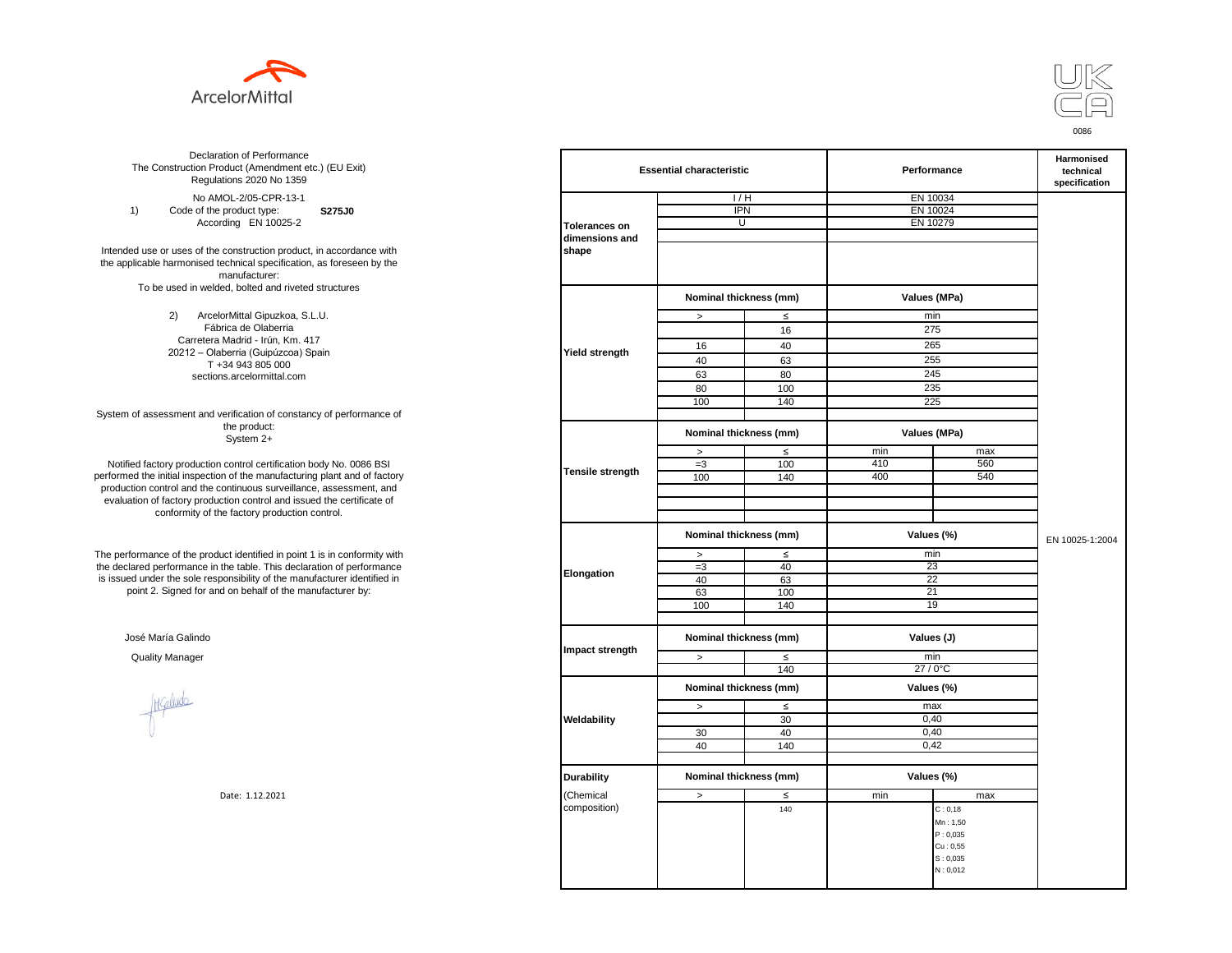



**S275J2**  No AMOL-2/06-CPR-13-1 1) Code of the product type: According EN 10025-2

Intended use or uses of the construction product, in accordance with the applicable harmonised technical specification, as foreseen by the manufacturer: To be used in welded, bolted and riveted structures

> 2) ArcelorMittal Gipuzkoa, S.L.U. Fábrica de Olaberria Carretera Madrid - Irún, Km. 417 20212 – Olaberria (Guipúzcoa) Spain T +34 943 805 000 sections.arcelormittal.com

System of assessment and verification of constancy of performance of the product: System 2+

Notified factory production control certification body No. 0086 BSI performed the initial inspection of the manufacturing plant and of factory production control and the continuous surveillance, assessment, and evaluation of factory production control and issued the certificate of conformity of the factory production control.

The performance of the product identified in point 1 is in conformity with the declared performance in the table. This declaration of performance is issued under the sole responsibility of the manufacturer identified in point 2. Signed for and on behalf of the manufacturer by:

José María Galindo

Healudo

| ation of Performance<br>oduct (Amendment etc.) (EU Exit)<br>ations 2020 No 1359 | <b>Essential characteristic</b> |                        |        | Performance  | Harmonised<br>technical<br>specification |                 |
|---------------------------------------------------------------------------------|---------------------------------|------------------------|--------|--------------|------------------------------------------|-----------------|
| 10L-2/06-CPR-13-1                                                               |                                 | 1/H                    |        | EN 10034     |                                          |                 |
| product type:<br>S275J2                                                         |                                 | <b>IPN</b>             |        | EN 10024     |                                          |                 |
| rding EN 10025-2                                                                | <b>Tolerances on</b>            | $\overline{U}$         |        | EN 10279     |                                          |                 |
|                                                                                 | dimensions and                  |                        |        |              |                                          |                 |
| construction product, in accordance with                                        | shape                           |                        |        |              |                                          |                 |
| echnical specification, as foreseen by the                                      |                                 |                        |        |              |                                          |                 |
| manufacturer:                                                                   |                                 |                        |        |              |                                          |                 |
| ed, bolted and riveted structures                                               |                                 |                        |        |              |                                          |                 |
|                                                                                 |                                 | Nominal thickness (mm) |        | Values (MPa) |                                          |                 |
| orMittal Gipuzkoa, S.L.U.                                                       |                                 | $\, >$                 | $\leq$ | min          |                                          |                 |
| rica de Olaberria                                                               |                                 |                        | 16     | 275          |                                          |                 |
| Madrid - Irún, Km. 417                                                          | Yield strength                  |                        |        |              |                                          |                 |
| berria (Guipúzcoa) Spain                                                        |                                 | 16                     | 40     | 265          |                                          |                 |
| -34 943 805 000                                                                 |                                 | 40                     | 63     | 255          |                                          |                 |
| ns.arcelormittal.com                                                            |                                 | 63                     | 80     | 245          |                                          |                 |
|                                                                                 |                                 | 80                     | 100    | 235          |                                          |                 |
|                                                                                 |                                 | 100                    | 140    | 225          |                                          |                 |
| verification of constancy of performance of                                     |                                 |                        |        |              |                                          |                 |
| the product:<br>System 2+                                                       |                                 | Nominal thickness (mm) |        | Values (MPa) |                                          |                 |
|                                                                                 |                                 | $\, >$                 | $\leq$ | min          | max                                      |                 |
| control certification body No. 0086 BSI                                         |                                 | $=3$                   | 100    | 410          | 560                                      |                 |
| in of the manufacturing plant and of factory                                    | Tensile strength                | 100                    | 140    | 400          | 540                                      |                 |
| ontinuous surveillance, assessment, and                                         |                                 |                        |        |              |                                          |                 |
| ction control and issued the certificate of                                     |                                 |                        |        |              |                                          |                 |
| e factory production control.                                                   |                                 |                        |        |              |                                          |                 |
|                                                                                 |                                 |                        |        |              |                                          |                 |
|                                                                                 |                                 | Nominal thickness (mm) |        | Values (%)   |                                          | EN 10025-1:2004 |
| uct identified in point 1 is in conformity with                                 |                                 | $\, >$                 | $\leq$ | min          |                                          |                 |
| the table. This declaration of performance                                      |                                 | $=3$                   | 40     | 23           |                                          |                 |
| ponsibility of the manufacturer identified in                                   | Elongation                      | 40                     | 63     | 22           |                                          |                 |
| d on behalf of the manufacturer by:                                             |                                 | 63                     | 100    | 21           |                                          |                 |
|                                                                                 |                                 | 100                    | 140    | 19           |                                          |                 |
|                                                                                 |                                 |                        |        |              |                                          |                 |
|                                                                                 |                                 |                        |        |              |                                          |                 |
|                                                                                 |                                 | Nominal thickness (mm) |        | Values (J)   |                                          |                 |
|                                                                                 | Impact strength                 | $\geq$                 | $\leq$ | min          |                                          |                 |
|                                                                                 |                                 |                        | 140    | 27 / -20°C   |                                          |                 |
|                                                                                 |                                 |                        |        |              |                                          |                 |
|                                                                                 |                                 | Nominal thickness (mm) |        | Values (%)   |                                          |                 |
|                                                                                 |                                 | $\,>$                  | $\leq$ | max          |                                          |                 |
|                                                                                 | Weldability                     |                        | 30     | 0,40         |                                          |                 |
|                                                                                 |                                 | 30                     | 40     | 0,40         |                                          |                 |
|                                                                                 |                                 | 40                     | 140    | 0,42         |                                          |                 |
|                                                                                 |                                 |                        |        |              |                                          |                 |
|                                                                                 |                                 |                        |        |              |                                          |                 |
|                                                                                 | <b>Durability</b>               | Nominal thickness (mm) |        | Values (%)   |                                          |                 |
| Date: 1.12.2021                                                                 | Chemical                        | $\, > \,$              | $\leq$ | min          | max                                      |                 |
|                                                                                 | composition)                    |                        | 140    |              | C: 0, 18                                 |                 |
|                                                                                 |                                 |                        |        |              | Mn: 1,50                                 |                 |
|                                                                                 |                                 |                        |        |              | P: 0,030                                 |                 |
|                                                                                 |                                 |                        |        |              | Cu: 0,55                                 |                 |
|                                                                                 |                                 |                        |        |              | S: 0,030                                 |                 |
|                                                                                 |                                 |                        |        |              |                                          |                 |
|                                                                                 |                                 |                        |        |              |                                          |                 |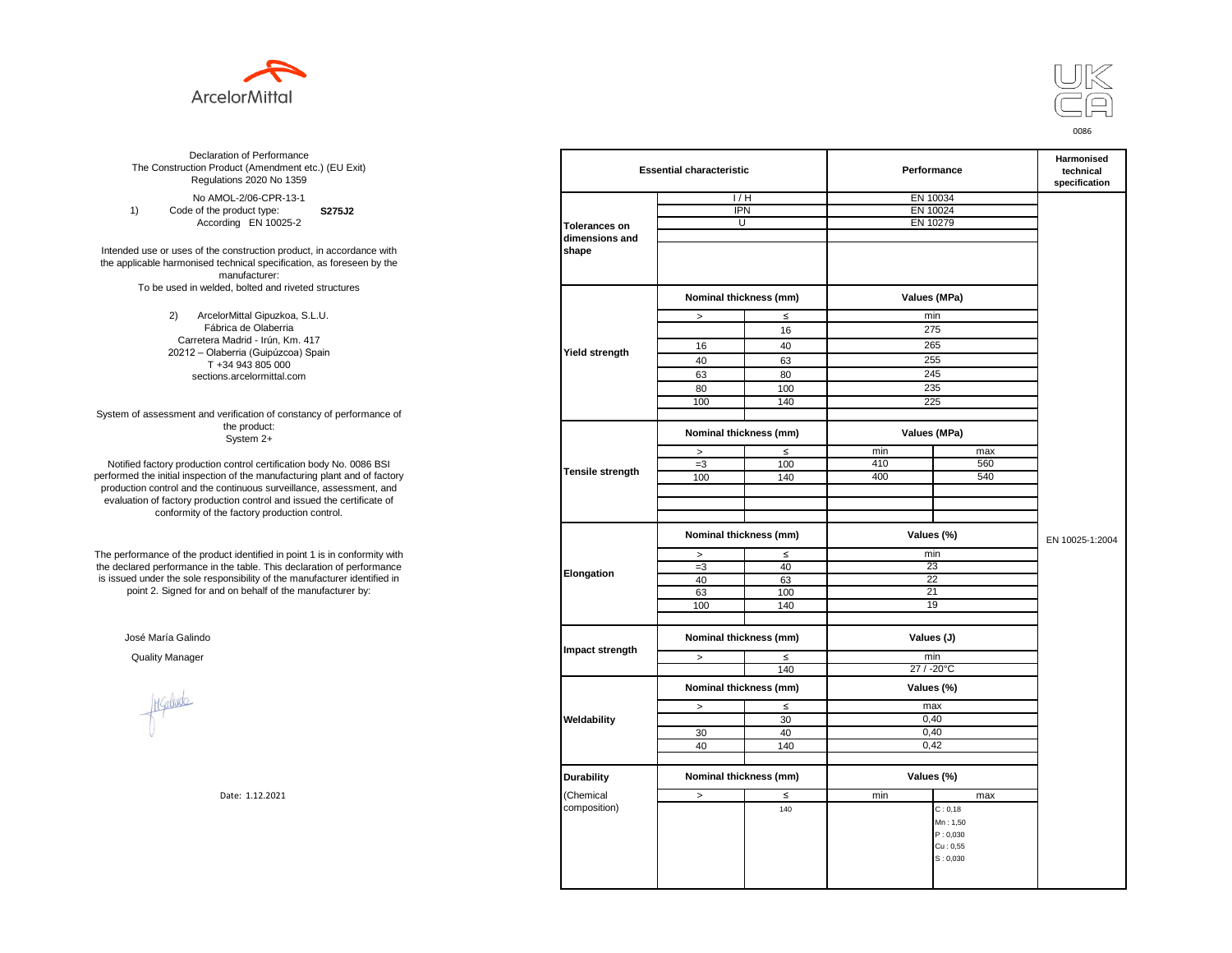



**S355JR**  No AMOL-2/07-CPR-13-1 1) Code of the product type: According EN 10025-2

Intended use or uses of the construction product, in accordance with the applicable harmonised technical specification, as foreseen by the manufacturer: To be used in welded, bolted and riveted structures

> 2) ArcelorMittal Gipuzkoa, S.L.U. Fábrica de Olaberria Carretera Madrid - Irún, Km. 417 20212 – Olaberria (Guipúzcoa) Spain T +34 943 805 000 sections.arcelormittal.com

System of assessment and verification of constancy of performance of the product: System 2+

Notified factory production control certification body No. 0086 BSI performed the initial inspection of the manufacturing plant and of factory production control and the continuous surveillance, assessment, and evaluation of factory production control and issued the certificate of conformity of the factory production control.

The performance of the product identified in point 1 is in conformity with the declared performance in the table. This declaration of performance is issued under the sole responsibility of the manufacturer identified in point 2. Signed for and on behalf of the manufacturer by:

José María Galindo

Healudo

| ation of Performance<br>oduct (Amendment etc.) (EU Exit)<br>ations 2020 No 1359 |                      | <b>Essential characteristic</b> |        |              | Performance |                 |  |
|---------------------------------------------------------------------------------|----------------------|---------------------------------|--------|--------------|-------------|-----------------|--|
| 10L-2/07-CPR-13-1                                                               |                      | 1/H                             |        | EN 10034     |             |                 |  |
| product type:<br><b>S355JR</b>                                                  |                      | <b>IPN</b>                      |        | EN 10024     |             |                 |  |
| rding EN 10025-2                                                                | <b>Tolerances on</b> | $\overline{U}$                  |        | EN 10279     |             |                 |  |
|                                                                                 | dimensions and       |                                 |        |              |             |                 |  |
| construction product, in accordance with                                        | shape                |                                 |        |              |             |                 |  |
| echnical specification, as foreseen by the                                      |                      |                                 |        |              |             |                 |  |
| manufacturer:                                                                   |                      |                                 |        |              |             |                 |  |
| ed, bolted and riveted structures                                               |                      |                                 |        |              |             |                 |  |
|                                                                                 |                      | Nominal thickness (mm)          |        | Values (MPa) |             |                 |  |
| orMittal Gipuzkoa, S.L.U.                                                       |                      | $\, >$                          | $\leq$ | min          |             |                 |  |
| rica de Olaberria                                                               |                      |                                 | 16     | 355          |             |                 |  |
| Madrid - Irún, Km. 417                                                          |                      |                                 |        |              |             |                 |  |
| berria (Guipúzcoa) Spain                                                        | Yield strength       | 16                              | 40     | 345          |             |                 |  |
| -34 943 805 000                                                                 |                      | 40                              | 63     | 335          |             |                 |  |
| ns.arcelormittal.com                                                            |                      | 63                              | 80     | 325          |             |                 |  |
|                                                                                 |                      | 80                              | 100    | 315          |             |                 |  |
|                                                                                 |                      | 100                             | 140    | 295          |             |                 |  |
| verification of constancy of performance of                                     |                      |                                 |        |              |             |                 |  |
| the product:<br>System 2+                                                       |                      | Nominal thickness (mm)          |        | Values (MPa) |             |                 |  |
|                                                                                 |                      | $\, >$                          | $\leq$ | min          | max         |                 |  |
| control certification body No. 0086 BSI                                         |                      | $=3$                            | 100    | 470          | 630         |                 |  |
| in of the manufacturing plant and of factory                                    | Tensile strength     | 100                             | 140    | 450          | 600         |                 |  |
| ontinuous surveillance, assessment, and                                         |                      |                                 |        |              |             |                 |  |
| ction control and issued the certificate of                                     |                      |                                 |        |              |             |                 |  |
| e factory production control.                                                   |                      |                                 |        |              |             |                 |  |
|                                                                                 |                      | Nominal thickness (mm)          |        | Values (%)   |             | EN 10025-1:2004 |  |
| uct identified in point 1 is in conformity with                                 |                      | $\, >$                          | $\leq$ | min          |             |                 |  |
| the table. This declaration of performance                                      |                      | $=3$                            | 40     | 22           |             |                 |  |
| ponsibility of the manufacturer identified in                                   | Elongation           | 40                              | 63     | 21           |             |                 |  |
| d on behalf of the manufacturer by:                                             |                      | 63                              | 100    | 20           |             |                 |  |
|                                                                                 |                      | 100                             | 140    | 18           |             |                 |  |
|                                                                                 |                      |                                 |        |              |             |                 |  |
|                                                                                 |                      | Nominal thickness (mm)          |        | Values (J)   |             |                 |  |
|                                                                                 | Impact strength      | $\geq$                          | $\leq$ | min          |             |                 |  |
|                                                                                 |                      |                                 | 140    | 27 / 20°C    |             |                 |  |
|                                                                                 |                      |                                 |        |              |             |                 |  |
|                                                                                 |                      | Nominal thickness (mm)          |        | Values (%)   |             |                 |  |
|                                                                                 |                      | $\,>$                           | $\leq$ | max          |             |                 |  |
|                                                                                 | Weldability          |                                 | 30     | 0,45         |             |                 |  |
|                                                                                 |                      | 30                              | 40     | 0,47         |             |                 |  |
|                                                                                 |                      | 40                              | 140    | 0,47         |             |                 |  |
|                                                                                 |                      |                                 |        |              |             |                 |  |
|                                                                                 |                      |                                 |        |              |             |                 |  |
|                                                                                 | <b>Durability</b>    | Nominal thickness (mm)          |        | Values (%)   |             |                 |  |
| Date: 1.12.2021                                                                 | Chemical             | $\, > \,$                       | $\leq$ | min          | max         |                 |  |
|                                                                                 | composition)         |                                 | 140    |              | C: 0,24     |                 |  |
|                                                                                 |                      |                                 |        |              | Si: 0,55    |                 |  |
|                                                                                 |                      |                                 |        |              | Mn: 1,60    |                 |  |
|                                                                                 |                      |                                 |        |              | P: 0,040    |                 |  |
|                                                                                 |                      |                                 |        |              | Cu: 0,55    |                 |  |
|                                                                                 |                      |                                 |        |              | S: 0,040    |                 |  |
|                                                                                 |                      |                                 |        |              | N: 0,012    |                 |  |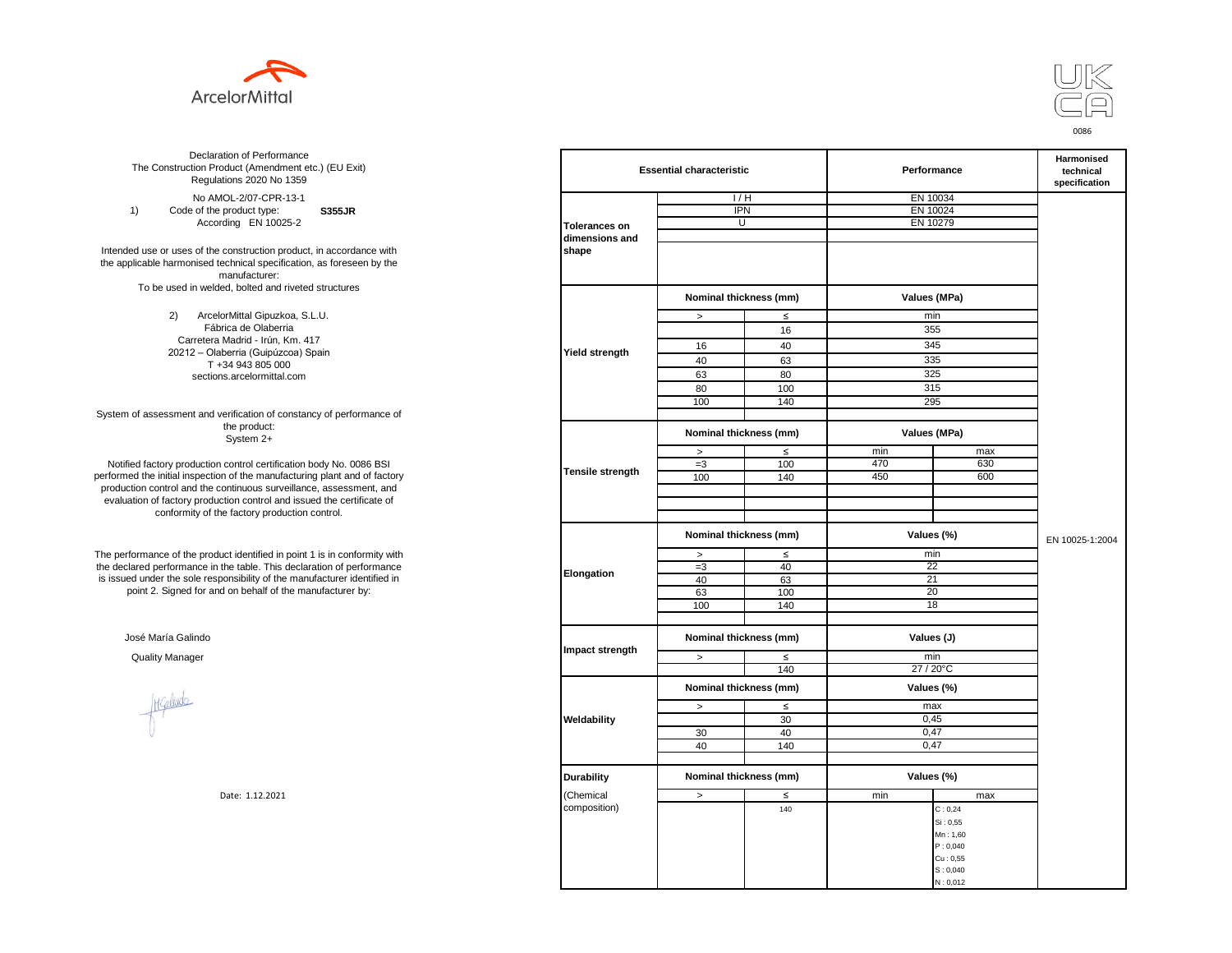



**S355J0**  No AMOL-2/08-CPR-13-1 1) Code of the product type: According EN 10025-2

Intended use or uses of the construction product, in accordance with the applicable harmonised technical specification, as foreseen by the manufacturer: To be used in welded, bolted and riveted structures

> 2) ArcelorMittal Gipuzkoa, S.L.U. Fábrica de Olaberria Carretera Madrid - Irún, Km. 417 20212 – Olaberria (Guipúzcoa) Spain T +34 943 805 000 sections.arcelormittal.com

System of assessment and verification of constancy of performance of the product: System 2+

Notified factory production control certification body No. 0086 BSI performed the initial inspection of the manufacturing plant and of factory production control and the continuous surveillance, assessment, and evaluation of factory production control and issued the certificate of conformity of the factory production control.

The performance of the product identified in point 1 is in conformity with the declared performance in the table. This declaration of performance is issued under the sole responsibility of the manufacturer identified in point 2. Signed for and on behalf of the manufacturer by:

José María Galindo

Healudo

| ation of Performance<br>oduct (Amendment etc.) (EU Exit)<br>ations 2020 No 1359 |                      | <b>Essential characteristic</b> |                                      | Performance |                    | Harmonised<br>technical<br>specification |
|---------------------------------------------------------------------------------|----------------------|---------------------------------|--------------------------------------|-------------|--------------------|------------------------------------------|
| 10L-2/08-CPR-13-1                                                               |                      | 1/H                             |                                      |             | EN 10034           |                                          |
| product type:<br>S355J0                                                         |                      | <b>IPN</b>                      |                                      | EN 10024    |                    |                                          |
| rding EN 10025-2                                                                | <b>Tolerances on</b> | U                               |                                      |             | EN 10279           |                                          |
|                                                                                 | dimensions and       |                                 |                                      |             |                    |                                          |
| construction product, in accordance with                                        | shape                |                                 |                                      |             |                    |                                          |
| echnical specification, as foreseen by the                                      |                      |                                 |                                      |             |                    |                                          |
| manufacturer:                                                                   |                      |                                 |                                      |             |                    |                                          |
| ed, bolted and riveted structures                                               |                      |                                 |                                      |             |                    |                                          |
|                                                                                 |                      | Nominal thickness (mm)          |                                      |             | Values (MPa)       |                                          |
| orMittal Gipuzkoa, S.L.U.                                                       |                      | $\, >$                          | $\leq$                               | min         |                    |                                          |
| rica de Olaberria                                                               |                      |                                 | 16                                   |             | 355                |                                          |
| Madrid - Irún, Km. 417                                                          |                      |                                 |                                      |             |                    |                                          |
| berria (Guipúzcoa) Spain                                                        | Yield strength       | 16                              | 40                                   |             | 345                |                                          |
| -34 943 805 000                                                                 |                      | 40                              | 63                                   |             | 335                |                                          |
| ns.arcelormittal.com                                                            |                      | 63                              | 80                                   |             | 325                |                                          |
|                                                                                 |                      | 80                              | 100                                  |             | 315                |                                          |
|                                                                                 |                      | 100                             | 140                                  |             | 295                |                                          |
| verification of constancy of performance of                                     |                      |                                 |                                      |             |                    |                                          |
| the product:<br>System 2+                                                       |                      | Nominal thickness (mm)          |                                      |             | Values (MPa)       |                                          |
|                                                                                 |                      | $\,$                            | $\leq$                               | min         | max                |                                          |
| control certification body No. 0086 BSI                                         |                      | $=3$                            | 100                                  | 470         | 630                |                                          |
| in of the manufacturing plant and of factory                                    | Tensile strength     | 100                             | 140                                  | 450         | 600                |                                          |
| ontinuous surveillance, assessment, and                                         |                      |                                 |                                      |             |                    |                                          |
| ction control and issued the certificate of                                     |                      |                                 |                                      |             |                    |                                          |
| e factory production control.                                                   |                      |                                 |                                      |             |                    |                                          |
|                                                                                 |                      | Nominal thickness (mm)          |                                      |             | Values (%)         | EN 10025-1:2004                          |
| uct identified in point 1 is in conformity with                                 |                      | $\rightarrow$                   | $\leq$                               | min         |                    |                                          |
| the table. This declaration of performance                                      |                      | $=3$                            | 40                                   |             | 22                 |                                          |
| ponsibility of the manufacturer identified in                                   | Elongation           | 40                              | 63                                   |             | 21                 |                                          |
| d on behalf of the manufacturer by:                                             |                      | 63                              | 100                                  |             | 20                 |                                          |
|                                                                                 |                      | 100                             | 140                                  |             | 18                 |                                          |
|                                                                                 |                      |                                 |                                      |             |                    |                                          |
|                                                                                 |                      |                                 | Nominal thickness (mm)<br>Values (J) |             |                    |                                          |
|                                                                                 | Impact strength      | $\, >$                          | $\leq$                               |             | min                |                                          |
|                                                                                 |                      |                                 | 140                                  |             | 27 / 0°C           |                                          |
|                                                                                 |                      | Nominal thickness (mm)          |                                      |             | Values (%)         |                                          |
|                                                                                 |                      | $\, >$                          | $\leq$                               | max         |                    |                                          |
|                                                                                 | Weldability          |                                 | 30                                   |             | 0,45               |                                          |
|                                                                                 |                      | 30                              | 40                                   |             | 0,47               |                                          |
|                                                                                 |                      | 40                              | 140                                  |             | 0,47               |                                          |
|                                                                                 |                      |                                 |                                      |             |                    |                                          |
|                                                                                 |                      |                                 |                                      |             |                    |                                          |
|                                                                                 | <b>Durability</b>    | Nominal thickness (mm)          |                                      |             | Values (%)         |                                          |
| Date: 1.12.2021                                                                 | (Chemical            | $\, > \,$                       | $\leq$                               | min         | max                |                                          |
|                                                                                 | composition)         |                                 | 140                                  |             | $C: 0, 20 - 0, 22$ |                                          |
|                                                                                 |                      |                                 |                                      |             | Si: 0,55           |                                          |
|                                                                                 |                      |                                 |                                      |             | Mn: 1,60           |                                          |
|                                                                                 |                      |                                 |                                      |             | P: 0,035           |                                          |
|                                                                                 |                      |                                 |                                      |             | Cu: 0,55           |                                          |
|                                                                                 |                      |                                 |                                      |             | S: 0,035           |                                          |
|                                                                                 |                      |                                 |                                      |             | N: 0,012           |                                          |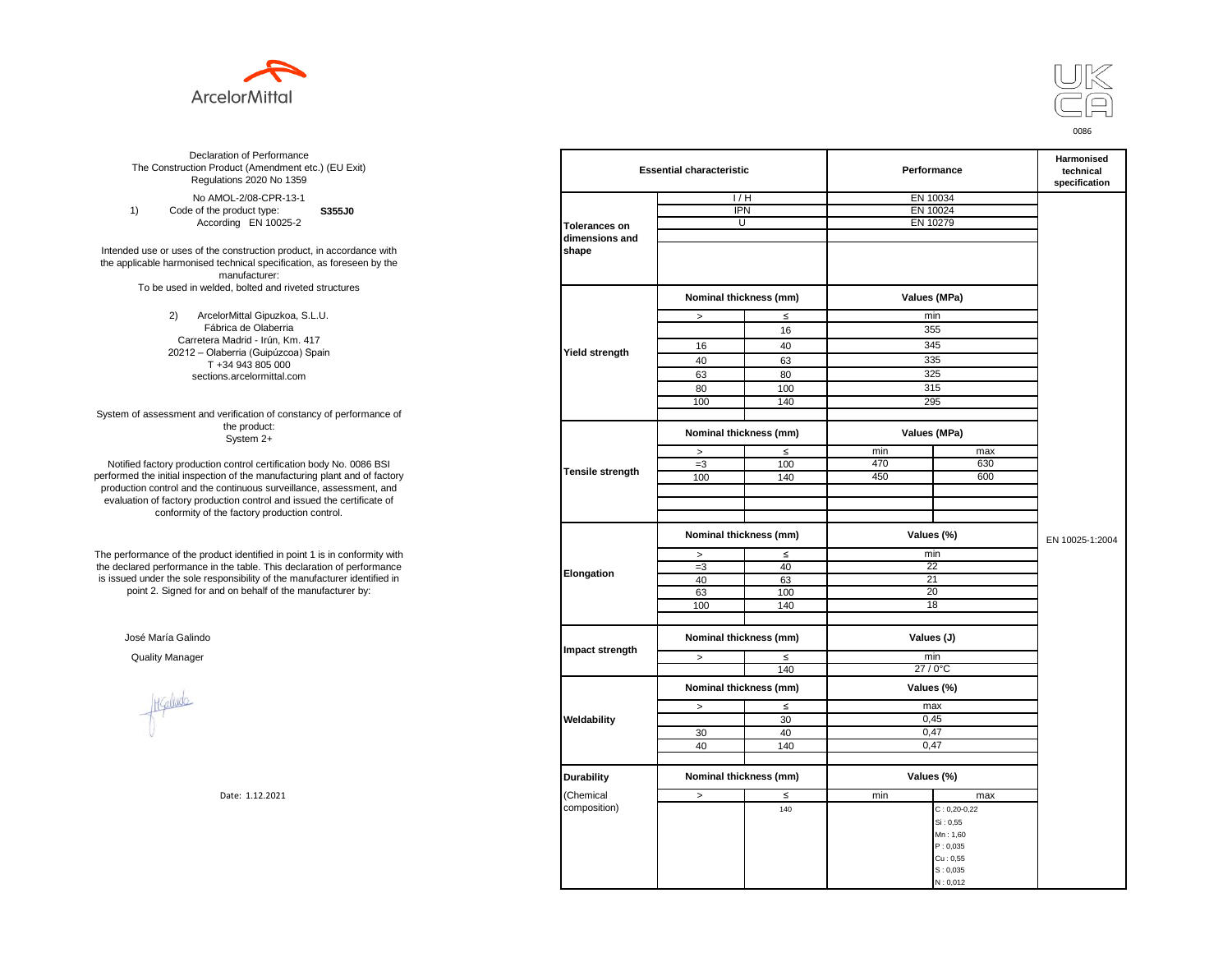



**S355J2**  No AMOL-2/09-CPR-13-1 1) Code of the product type: According EN 10025-2

Intended use or uses of the construction product, in accordance with the applicable harmonised technical specification, as foreseen by the manufacturer: To be used in welded, bolted and riveted structures

> 2) ArcelorMittal Gipuzkoa, S.L.U. Fábrica de Olaberria Carretera Madrid - Irún, Km. 417 20212 – Olaberria (Guipúzcoa) Spain T +34 943 805 000 sections.arcelormittal.com

System of assessment and verification of constancy of performance of the product: System 2+

Notified factory production control certification body No. 0086 BSI performed the initial inspection of the manufacturing plant and of factory production control and the continuous surveillance, assessment, and evaluation of factory production control and issued the certificate of conformity of the factory production control.

The performance of the product identified in point 1 is in conformity with the declared performance in the table. This declaration of performance is issued under the sole responsibility of the manufacturer identified in point 2. Signed for and on behalf of the manufacturer by:

José María Galindo

Healudo

| ation of Performance<br>oduct (Amendment etc.) (EU Exit)<br>ations 2020 No 1359 | <b>Essential characteristic</b> |                                      |        | Performance | Harmonised<br>technical<br>specification |                 |
|---------------------------------------------------------------------------------|---------------------------------|--------------------------------------|--------|-------------|------------------------------------------|-----------------|
| 10L-2/09-CPR-13-1                                                               |                                 | 1/H                                  |        | EN 10034    |                                          |                 |
| product type:<br>S355J2                                                         |                                 | <b>IPN</b>                           |        | EN 10024    |                                          |                 |
| rding EN 10025-2                                                                | <b>Tolerances on</b>            | $\overline{U}$                       |        |             | EN 10279                                 |                 |
|                                                                                 | dimensions and                  |                                      |        |             |                                          |                 |
| construction product, in accordance with                                        | shape                           |                                      |        |             |                                          |                 |
| echnical specification, as foreseen by the                                      |                                 |                                      |        |             |                                          |                 |
| manufacturer:                                                                   |                                 |                                      |        |             |                                          |                 |
| ed, bolted and riveted structures                                               |                                 |                                      |        |             |                                          |                 |
|                                                                                 |                                 | Nominal thickness (mm)               |        |             | Values (MPa)                             |                 |
| orMittal Gipuzkoa, S.L.U.                                                       |                                 | $\, >$                               | $\leq$ | min         |                                          |                 |
| rica de Olaberria                                                               |                                 |                                      | 16     | 355         |                                          |                 |
| Madrid - Irún, Km. 417                                                          |                                 |                                      |        |             |                                          |                 |
| berria (Guipúzcoa) Spain                                                        | Yield strength                  | 16                                   | 40     | 345         |                                          |                 |
| -34 943 805 000                                                                 |                                 | 40                                   | 63     | 335         |                                          |                 |
| ns.arcelormittal.com                                                            |                                 | 63                                   | 80     | 325         |                                          |                 |
|                                                                                 |                                 | 80                                   | 100    |             | 315                                      |                 |
|                                                                                 |                                 | 100                                  | 140    | 295         |                                          |                 |
| verification of constancy of performance of                                     |                                 |                                      |        |             |                                          |                 |
| the product:<br>System 2+                                                       |                                 | Nominal thickness (mm)               |        |             | Values (MPa)                             |                 |
|                                                                                 |                                 | $\, >$                               | $\leq$ | min         | max                                      |                 |
| control certification body No. 0086 BSI                                         |                                 | $=3$                                 | 100    | 470         | 630                                      |                 |
| in of the manufacturing plant and of factory                                    | Tensile strength                | 100                                  | 140    | 450         | 600                                      |                 |
| ontinuous surveillance, assessment, and                                         |                                 |                                      |        |             |                                          |                 |
| ction control and issued the certificate of                                     |                                 |                                      |        |             |                                          |                 |
| e factory production control.                                                   |                                 |                                      |        |             |                                          |                 |
|                                                                                 |                                 | Nominal thickness (mm)               |        | Values (%)  |                                          | EN 10025-1:2004 |
| uct identified in point 1 is in conformity with                                 |                                 | $\, >$                               | $\leq$ | min         |                                          |                 |
| the table. This declaration of performance                                      |                                 | $=3$                                 | 40     |             | 22                                       |                 |
| ponsibility of the manufacturer identified in                                   | Elongation                      | 40                                   | 63     | 21          |                                          |                 |
| d on behalf of the manufacturer by:                                             |                                 | 63                                   | 100    |             | 20                                       |                 |
|                                                                                 |                                 | 100                                  | 140    |             | 18                                       |                 |
|                                                                                 |                                 |                                      |        |             |                                          |                 |
|                                                                                 |                                 | Nominal thickness (mm)<br>Values (J) |        |             |                                          |                 |
|                                                                                 | Impact strength                 | $\geq$                               | $\leq$ | min         |                                          |                 |
|                                                                                 |                                 |                                      | 140    | 27 / -20°C  |                                          |                 |
|                                                                                 |                                 | Nominal thickness (mm)               |        | Values (%)  |                                          |                 |
|                                                                                 |                                 | $\,>$                                | $\leq$ | max         |                                          |                 |
|                                                                                 | Weldability                     |                                      | 30     | 0,45        |                                          |                 |
|                                                                                 |                                 | 30                                   | 40     | 0,47        |                                          |                 |
|                                                                                 |                                 | 40                                   | 140    | 0,47        |                                          |                 |
|                                                                                 |                                 |                                      |        |             |                                          |                 |
|                                                                                 |                                 |                                      |        |             |                                          |                 |
|                                                                                 | <b>Durability</b>               | Nominal thickness (mm)               |        | Values (%)  |                                          |                 |
| Date: 1.12.2021                                                                 | Chemical                        | $\, > \,$                            | $\leq$ | min         | max                                      |                 |
|                                                                                 | composition)                    |                                      | 140    |             | $C: 0, 20-0, 22$                         |                 |
|                                                                                 |                                 |                                      |        |             | Si: 0,55                                 |                 |
|                                                                                 |                                 |                                      |        |             | Mn: 1,60                                 |                 |
|                                                                                 |                                 |                                      |        |             | Cu: 0,55                                 |                 |
|                                                                                 |                                 |                                      |        |             | S: 0,030                                 |                 |
|                                                                                 |                                 |                                      |        |             | P: 0,030                                 |                 |
|                                                                                 |                                 |                                      |        |             |                                          |                 |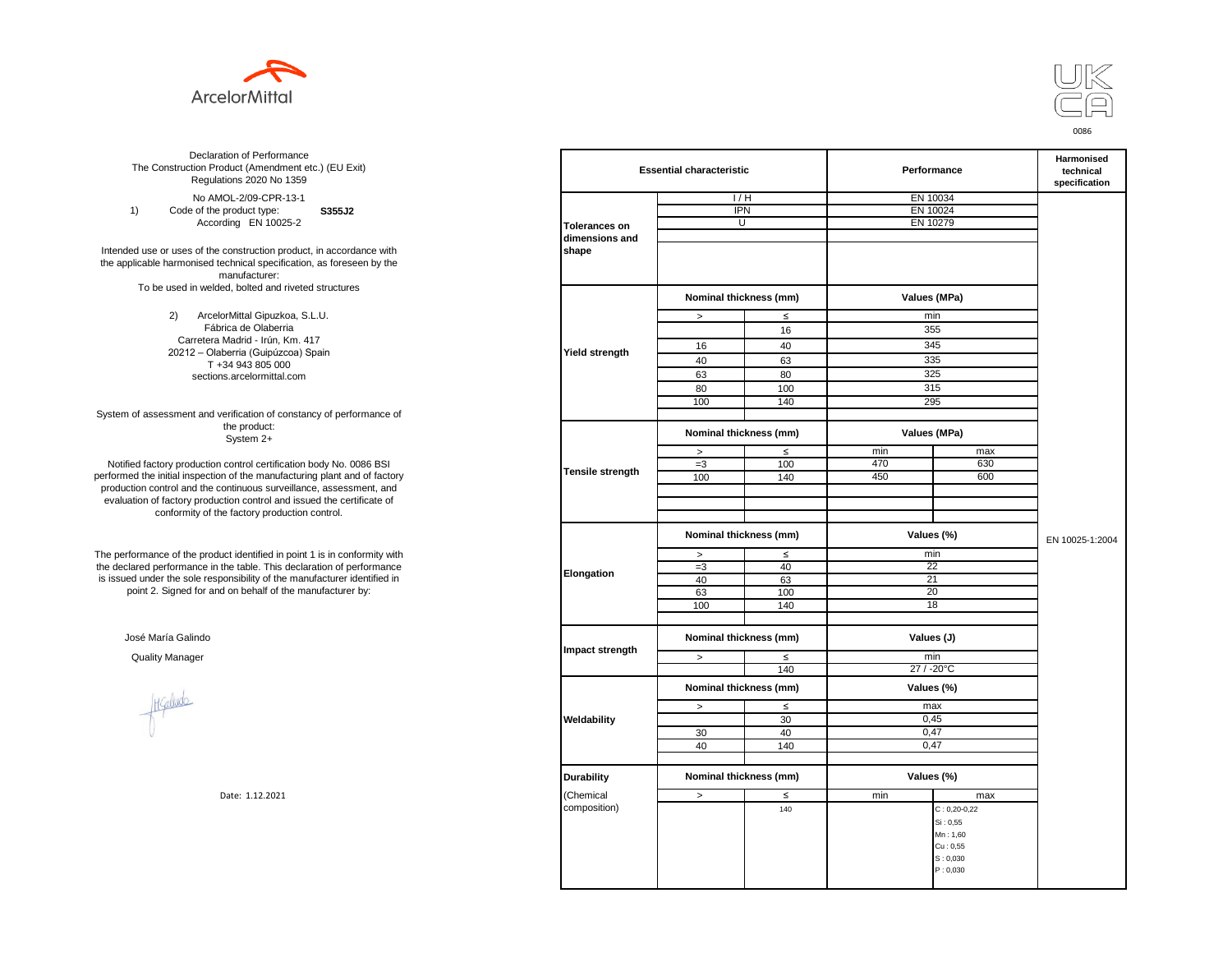



**S355K2**  No AMOL-2/10-CPR-13-1 1) Code of the product type: According EN 10025-2

Intended use or uses of the construction product, in accordance with the applicable harmonised technical specification, as foreseen by the manufacturer: To be used in welded, bolted and riveted structures

> 2) ArcelorMittal Gipuzkoa, S.L.U. Fábrica de Olaberria Carretera Madrid - Irún, Km. 417 20212 – Olaberria (Guipúzcoa) Spain T +34 943 805 000 sections.arcelormittal.com

System of assessment and verification of constancy of performance of the product: System 2+

Notified factory production control certification body No. 0086 BSI performed the initial inspection of the manufacturing plant and of factory production control and the continuous surveillance, assessment, and evaluation of factory production control and issued the certificate of conformity of the factory production control.

The performance of the product identified in point 1 is in conformity with the declared performance in the table. This declaration of performance is issued under the sole responsibility of the manufacturer identified in point 2. Signed for and on behalf of the manufacturer by:

José María Galindo

Healudo

| ation of Performance<br>oduct (Amendment etc.) (EU Exit)<br>ations 2020 No 1359 |                      | <b>Essential characteristic</b> |        | Performance |                      | Harmonised<br>technical<br>specification |
|---------------------------------------------------------------------------------|----------------------|---------------------------------|--------|-------------|----------------------|------------------------------------------|
| 10L-2/10-CPR-13-1                                                               |                      | 1/H                             |        |             | EN 10034             |                                          |
| product type:<br>S355K2                                                         |                      | <b>IPN</b>                      |        | EN 10024    |                      |                                          |
| rding EN 10025-2                                                                | <b>Tolerances on</b> | $\overline{U}$                  |        |             | EN 10279             |                                          |
|                                                                                 | dimensions and       |                                 |        |             |                      |                                          |
| construction product, in accordance with                                        | shape                |                                 |        |             |                      |                                          |
| echnical specification, as foreseen by the                                      |                      |                                 |        |             |                      |                                          |
| manufacturer:                                                                   |                      |                                 |        |             |                      |                                          |
| ed, bolted and riveted structures                                               |                      |                                 |        |             |                      |                                          |
|                                                                                 |                      | Nominal thickness (mm)          |        |             | Values (MPa)         |                                          |
|                                                                                 |                      |                                 |        |             |                      |                                          |
| orMittal Gipuzkoa, S.L.U.<br>rica de Olaberria                                  |                      | $\, >$                          | $\leq$ |             | min                  |                                          |
| Madrid - Irún, Km. 417                                                          |                      |                                 | 16     |             | 355                  |                                          |
|                                                                                 |                      | 16                              | 40     |             | 345                  |                                          |
| berria (Guipúzcoa) Spain<br>-34 943 805 000                                     | Yield strength       | 40                              | 63     |             | 335                  |                                          |
|                                                                                 |                      | 63                              | 80     |             | 325                  |                                          |
| ns.arcelormittal.com                                                            |                      |                                 |        |             | 315                  |                                          |
|                                                                                 |                      | 80                              | 100    |             |                      |                                          |
|                                                                                 |                      | 100                             | 140    |             | 295                  |                                          |
| verification of constancy of performance of<br>the product:                     |                      |                                 |        |             |                      |                                          |
| System 2+                                                                       |                      | Nominal thickness (mm)          |        |             | Values (MPa)         |                                          |
|                                                                                 |                      | $\, >$                          | $\leq$ | min         | max                  |                                          |
| control certification body No. 0086 BSI                                         | Tensile strength     | $=3$                            | 100    | 470         | 630                  |                                          |
| in of the manufacturing plant and of factory                                    |                      | 100                             | 140    | 450         | 600                  |                                          |
| ontinuous surveillance, assessment, and                                         |                      |                                 |        |             |                      |                                          |
| ction control and issued the certificate of                                     |                      |                                 |        |             |                      |                                          |
| e factory production control.                                                   |                      |                                 |        |             |                      |                                          |
|                                                                                 |                      | Nominal thickness (mm)          |        |             | Values (%)           |                                          |
|                                                                                 |                      |                                 |        |             |                      | EN 10025-1:2004                          |
| uct identified in point 1 is in conformity with                                 |                      | $\, >$                          | $\leq$ | min         |                      |                                          |
| the table. This declaration of performance                                      | Elongation           | $=3$                            | 40     |             | 22                   |                                          |
| ponsibility of the manufacturer identified in                                   |                      | 40                              | 63     | 21          |                      |                                          |
| d on behalf of the manufacturer by:                                             |                      | 63                              | 100    |             | 20                   |                                          |
|                                                                                 |                      | 100                             | 140    |             | 18                   |                                          |
|                                                                                 |                      |                                 |        |             |                      |                                          |
|                                                                                 |                      | Nominal thickness (mm)          |        | Values (J)  |                      |                                          |
|                                                                                 | Impact strength      |                                 |        |             |                      |                                          |
|                                                                                 |                      | $\geq$                          | $\leq$ |             | min                  |                                          |
|                                                                                 |                      |                                 | 140    |             | 40 / -20°C           |                                          |
|                                                                                 |                      | Nominal thickness (mm)          |        |             | Values (%)           |                                          |
|                                                                                 |                      |                                 |        |             |                      |                                          |
|                                                                                 |                      | $\,>$                           | $\leq$ | max         |                      |                                          |
|                                                                                 | Weldability          |                                 | 30     | 0,45        |                      |                                          |
|                                                                                 |                      | 30                              | 40     | 0,47        |                      |                                          |
|                                                                                 |                      | 40                              | 140    |             | 0,47                 |                                          |
|                                                                                 |                      |                                 |        |             |                      |                                          |
|                                                                                 | <b>Durability</b>    | Nominal thickness (mm)          |        |             | Values (%)           |                                          |
| Date: 1.12.2021                                                                 | Chemical             | $\, > \,$                       | $\leq$ | min         | max                  |                                          |
|                                                                                 | composition)         |                                 | 140    |             | $C: 0, 20-0, 22$     |                                          |
|                                                                                 |                      |                                 |        |             |                      |                                          |
|                                                                                 |                      |                                 |        |             | Si: 0,55<br>Mn: 1,60 |                                          |
|                                                                                 |                      |                                 |        |             | Cu: 0,55             |                                          |
|                                                                                 |                      |                                 |        |             |                      |                                          |
|                                                                                 |                      |                                 |        |             | S: 0,030<br>P: 0,030 |                                          |
|                                                                                 |                      |                                 |        |             |                      |                                          |
|                                                                                 |                      |                                 |        |             |                      |                                          |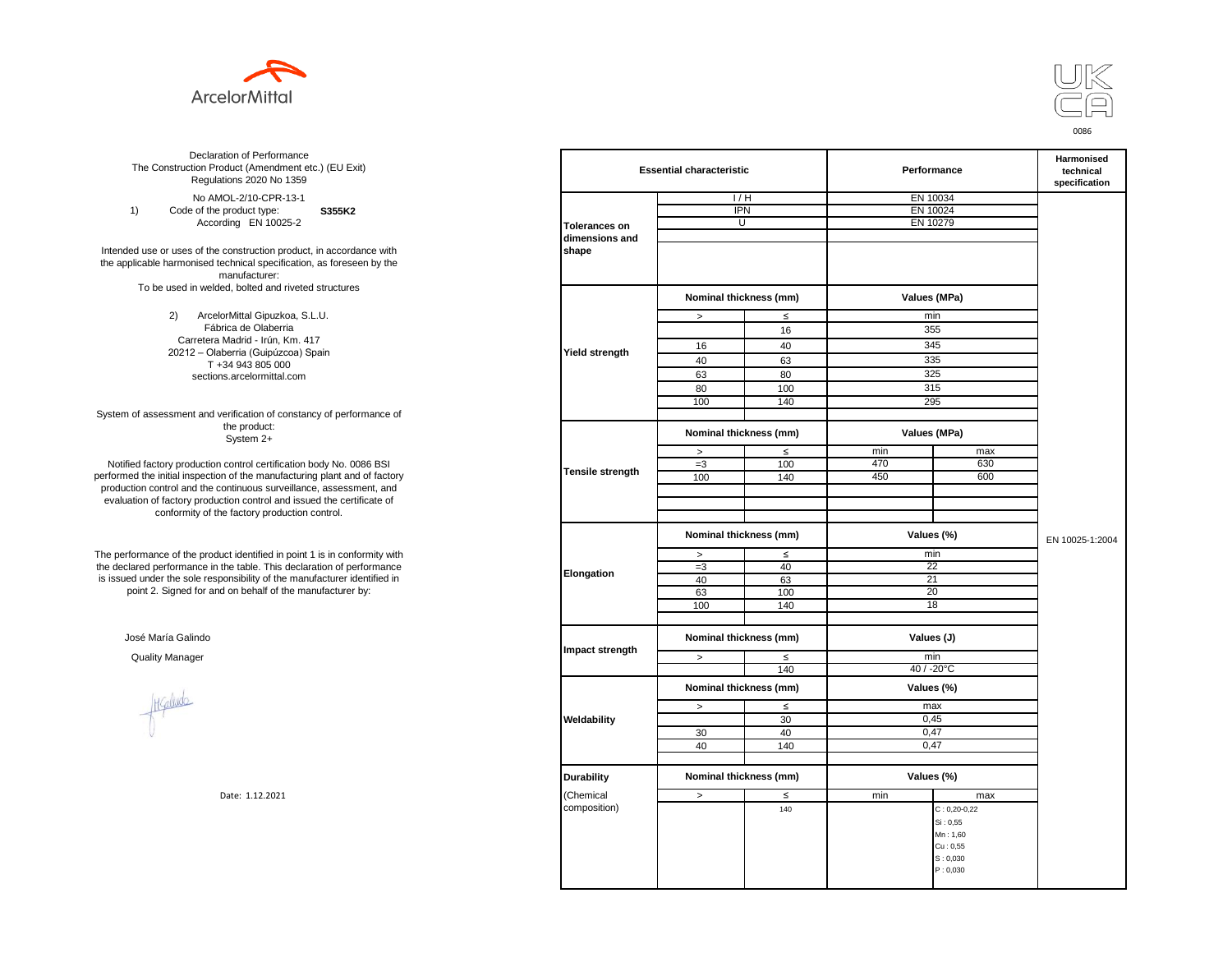



**S355J0W**  No AMOL-5/01-CPR-13-1 1) Code of the product type: According EN 10025-5

Intended use or uses of the construction product, in accordance with the applicable harmonised technical specification, as foreseen by the manufacturer: To be used in welded, bolted and riveted structures

> 2) ArcelorMittal Gipuzkoa, S.L.U. Fábrica de Olaberria Carretera Madrid - Irún, Km. 417 20212 – Olaberria (Guipúzcoa) Spain T +34 943 805 000 sections.arcelormittal.com

System of assessment and verification of constancy of performance of the product: System 2+

Notified factory production control certification body No. 0086 BSI performed the initial inspection of the manufacturing plant and of factory production control and the continuous surveillance, assessment, and evaluation of factory production control and issued the certificate of conformity of the factory production control.

The performance of the product identified in point 1 is in conformity with the declared performance in the table. This declaration of performance is issued under the sole responsibility of the manufacturer identified in point 2. Signed for and on behalf of the manufacturer by:

José María Galindo

Haludo

| ation of Performance<br>oduct (Amendment etc.) (EU Exit)<br>ations 2020 No 1359 |                         | <b>Essential characteristic</b> |        | Performance  |                      | Harmonised<br>technical<br>specification |
|---------------------------------------------------------------------------------|-------------------------|---------------------------------|--------|--------------|----------------------|------------------------------------------|
| 10L-5/01-CPR-13-1                                                               |                         | 1/H                             |        | EN 10034     |                      |                                          |
| product type:<br>S355J0W                                                        |                         | <b>IPN</b>                      |        | EN 10024     |                      |                                          |
| rding EN 10025-5                                                                | <b>Tolerances on</b>    | U                               |        | EN 10279     |                      |                                          |
|                                                                                 | dimensions and          |                                 |        |              |                      |                                          |
| construction product, in accordance with                                        | shape                   |                                 |        |              |                      |                                          |
| echnical specification, as foreseen by the                                      |                         |                                 |        |              |                      |                                          |
| manufacturer:                                                                   |                         |                                 |        |              |                      |                                          |
| ed, bolted and riveted structures                                               |                         |                                 |        |              |                      |                                          |
|                                                                                 |                         | Nominal thickness (mm)          |        | Values (MPa) |                      |                                          |
| orMittal Gipuzkoa, S.L.U.                                                       |                         | $\, >$                          | $\leq$ | min          |                      |                                          |
| rica de Olaberria                                                               |                         |                                 | 16     | 355          |                      |                                          |
| Madrid - Irún, Km. 417                                                          |                         |                                 |        |              |                      |                                          |
| berria (Guipúzcoa) Spain                                                        | <b>Yield strength</b>   | 16                              | 40     | 345          |                      |                                          |
| -34 943 805 000                                                                 |                         | 40                              | 63     | 335          |                      |                                          |
| ns.arcelormittal.com                                                            |                         |                                 |        |              |                      |                                          |
|                                                                                 |                         |                                 |        |              |                      |                                          |
|                                                                                 |                         |                                 |        |              |                      |                                          |
| verification of constancy of performance of                                     |                         |                                 |        |              |                      |                                          |
| the product:                                                                    |                         | Nominal thickness (mm)          |        |              |                      |                                          |
| System 2+                                                                       |                         |                                 |        | Values (MPa) |                      |                                          |
|                                                                                 |                         | $\,$                            | $\leq$ | min          | max                  |                                          |
| control certification body No. 0086 BSI                                         | <b>Tensile strength</b> | $=3$                            | 40     | 470          | 630                  |                                          |
| in of the manufacturing plant and of factory                                    |                         | 40                              | 63     | 470          | 630                  |                                          |
| ontinuous surveillance, assessment, and                                         |                         |                                 |        |              |                      |                                          |
| ction control and issued the certificate of                                     |                         |                                 |        |              |                      |                                          |
| e factory production control.                                                   |                         |                                 |        |              |                      |                                          |
|                                                                                 |                         | Nominal thickness (mm)          |        | Values (%)   |                      | EN 10025-1:2004                          |
| uct identified in point 1 is in conformity with                                 |                         | $\geq$                          | $\leq$ | min          |                      |                                          |
| the table. This declaration of performance                                      | Elongation              | $=3$                            | 40     | 22           |                      |                                          |
| ponsibility of the manufacturer identified in                                   |                         | 40                              | 63     | 21           |                      |                                          |
| d on behalf of the manufacturer by:                                             |                         |                                 |        |              |                      |                                          |
|                                                                                 |                         |                                 |        |              |                      |                                          |
|                                                                                 |                         |                                 |        |              |                      |                                          |
|                                                                                 |                         | Nominal thickness (mm)          |        | Values (J)   |                      |                                          |
|                                                                                 | Impact strength         |                                 |        |              |                      |                                          |
|                                                                                 |                         | $\, >$                          | ≤      | min          |                      |                                          |
|                                                                                 |                         |                                 | 63     | 27 / 0°C     |                      |                                          |
|                                                                                 |                         | Nominal thickness (mm)          |        | Values (%)   |                      |                                          |
|                                                                                 |                         | $\, >$                          | $\leq$ | max          |                      |                                          |
|                                                                                 | Weldability             |                                 | 16     | 0,52         |                      |                                          |
|                                                                                 |                         | 16                              | 63     | 0,52         |                      |                                          |
|                                                                                 |                         |                                 |        |              |                      |                                          |
|                                                                                 |                         |                                 |        |              |                      |                                          |
|                                                                                 |                         |                                 |        |              |                      |                                          |
|                                                                                 | <b>Durability</b>       | Nominal thickness (mm)          |        | Values (%)   |                      |                                          |
| Date: 1.12.2021                                                                 | (Chemical               | $\, >$                          | $\leq$ | min          | max                  |                                          |
|                                                                                 | composition)            |                                 | 63     | Mn: 0,50     | C: 0, 16<br>Cr: 0,80 |                                          |
|                                                                                 |                         |                                 |        | Cu: 0,25     | Si: 0,50             |                                          |
|                                                                                 |                         |                                 |        | Cr: 0,40     | P: 0,040             |                                          |
|                                                                                 |                         |                                 |        |              | S: 0,040             |                                          |
|                                                                                 |                         |                                 |        |              | N: 0,012             |                                          |
|                                                                                 |                         |                                 |        |              | Mn: 1,50             |                                          |
|                                                                                 |                         |                                 |        |              | Cu: 0,55             |                                          |